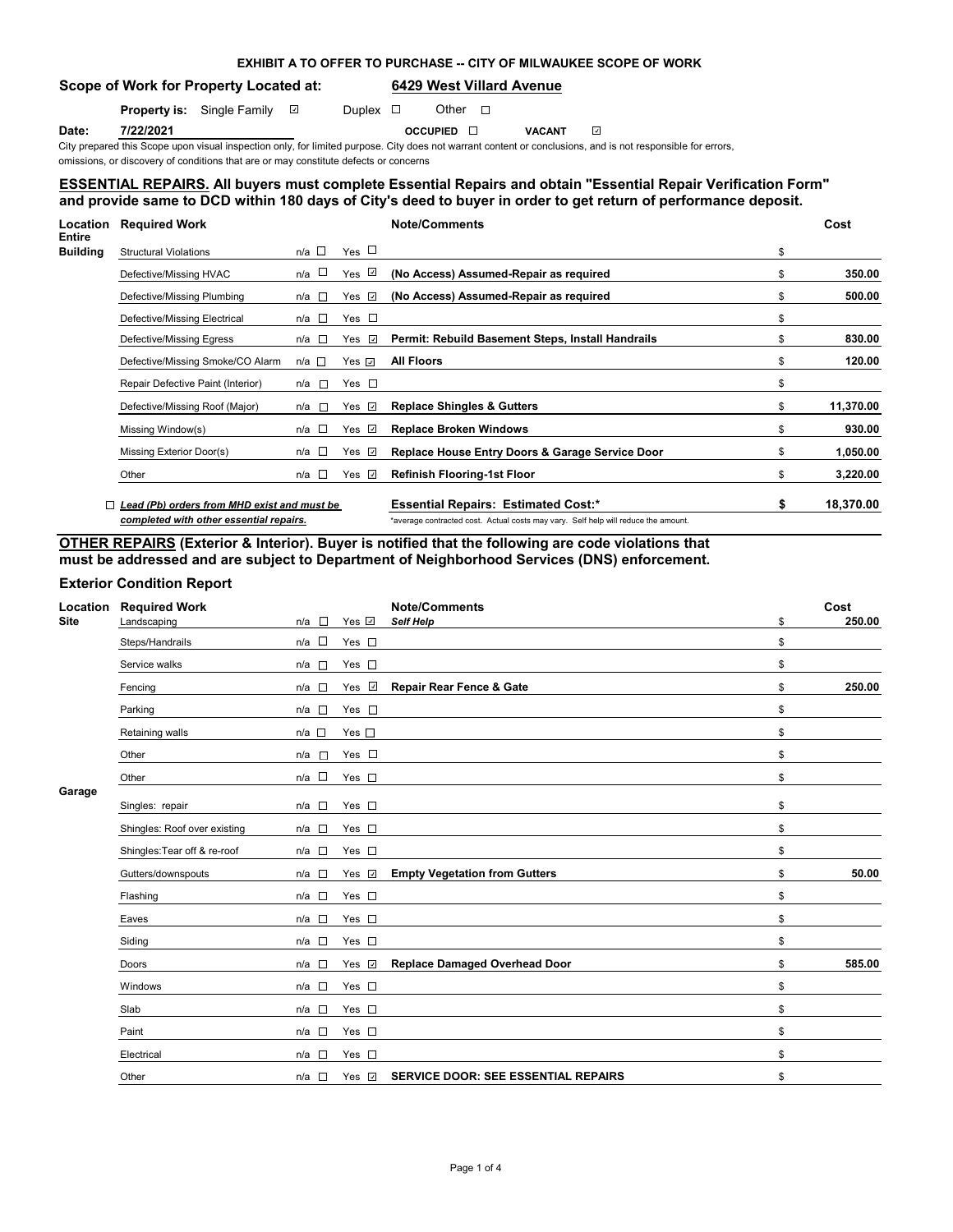# **Porches**

| гиинеэ |                              |                                                   |      |
|--------|------------------------------|---------------------------------------------------|------|
|        | Roof                         | Yes $\square$<br>$n/a$ $\square$                  | \$   |
|        | Deck-upper                   | Yes $\square$<br>$n/a$ $\square$                  | \$   |
|        | Deck--lower                  | Yes $\square$<br>$n/a$ $\square$                  | \$   |
|        | Steps/handrails              | Yes $\square$<br>$n/a$ $\square$                  | \$   |
|        | Ceiling                      | $n/a$ $\square$<br>Yes $\square$                  | \$   |
|        | Guardrails                   | Yes $\square$<br>$\sim$<br>n/a                    | \$   |
|        | Structural                   | Yes $\square$<br>$n/a$ $\square$                  | \$   |
|        | Paint                        | Yes $\square$<br>$n/a$ $\square$                  | \$   |
|        | Other                        | Yes $\square$<br>$n/a$ $\square$                  | \$   |
| House  | Chimney                      | Yes $\square$<br>$n/a$ $\square$                  | \$   |
|        | Shingles: repair             | Yes $\square$<br>$n/a$ $\square$                  | \$   |
|        | Shingles: Roof over existing | Yes $\square$<br>n/a                              | \$   |
|        | Shingles: Tear off & re-roof | SEE ESSENTIAL REPAIRS<br>Yes v<br>$n/a$ $\square$ | \$   |
|        | Gutters/downspouts           | SEE ESSENTIAL REPAIRS<br>Yes v<br>$n/a$ $\square$ | \$   |
|        | Flashing                     | Yes $\square$<br>$n/a$ $\square$                  | \$   |
|        | Eaves                        | Yes $\square$<br>$n/a$ $\square$                  | \$   |
|        | Siding                       | Yes $\square$<br>$n/a$ $\square$                  | \$   |
|        | Storm Doors                  | $n/a$ $\square$<br>Yes $\square$                  | $\$$ |
|        | Prime ("main") Doors         | $n/a$ $\square$<br>Yes $\square$                  | $\$$ |
|        | Storm Windows                | $n/a$ $\square$<br>Yes $\square$                  | \$   |
|        | Prime ("main") Windows       | $n/a$ $\square$<br>Yes $\square$                  | \$   |
|        | Paint                        | Yes $\square$<br>$n/a$ $\square$                  | \$   |
|        | Foundation                   | $n/a$ $\square$<br>Yes $\square$                  | \$   |
|        | Electrical                   | $\overline{\phantom{a}}$<br>Yes $\square$<br>n/a  | \$   |
|        | Other                        | SEE ESSENTIAL REPAIRS<br>Yes v<br>n/a             | \$   |
|        | Other                        | $n/a$ $\square$<br>Yes $\square$                  | \$   |
|        | Other                        | Yes $\square$<br>$n/a$ $\square$                  | \$   |
|        | Other                        | Yes $\square$<br>$n/a$ $\square$                  | \$   |
|        |                              |                                                   |      |

**Exterior: Estimated Cost:\* \$ 1,135.00**

\*average contracted cost. Actual costs may vary. Self help will reduce the amount.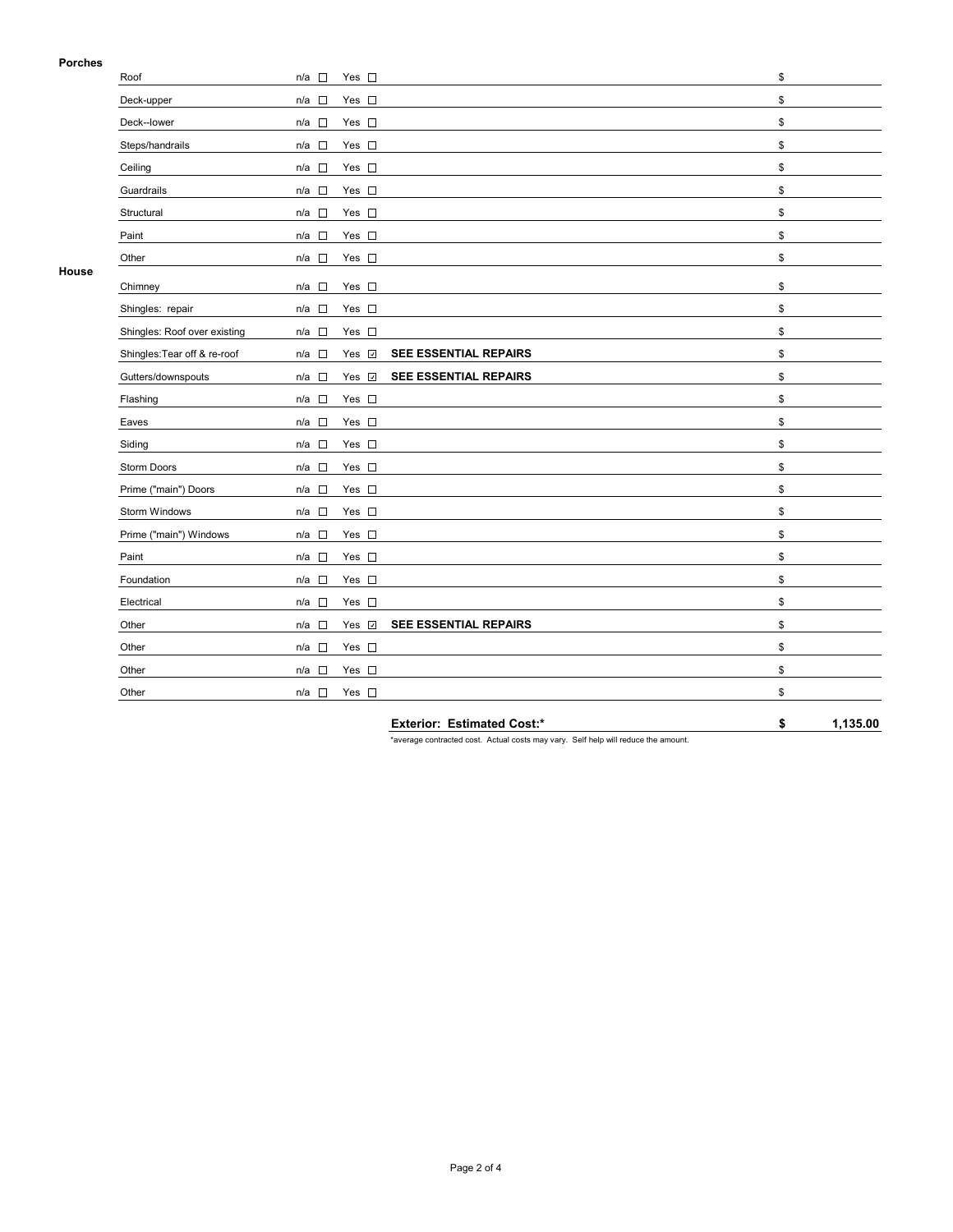## **Interior Condition Report**

**Unit:** Entire unit (single family) Lower unit of duplex

Upper unit of duplex Domeston Communication Communication Communication Communication Communication Communication Communication Communication Communication Communication Communication Communication Communication Communicat

#### **Mechanical Required Work Heating**

|                   | Repair/replace boiler               | $n/a$ $\square$                 | Yes $\square$      |                                   | \$ |
|-------------------|-------------------------------------|---------------------------------|--------------------|-----------------------------------|----|
|                   | Repair radiation                    | n/a □                           | Yes $\square$      |                                   | \$ |
|                   | Repair/replace furnace              | n/a $\square$                   | Yes $\overline{v}$ | (NO ACCESS) SEE ESSENTIAL REPAIRS | \$ |
|                   | Repair ductwork                     | n/a $\square$                   | Yes $\overline{v}$ | (NO ACCESS) SEE ESSENTIAL REPAIRS | \$ |
|                   | Replace thermostat                  | $n/a$ $\square$                 | Yes $\square$      |                                   | \$ |
|                   | Repair/replace grilles              | $n/a$ $\square$                 | Yes $\square$      |                                   | \$ |
|                   | Tune boiler/furn. insp ht exchanger | n/a $\square$                   | Yes $\square$      |                                   | \$ |
| <b>Electrical</b> | Repair/replace receptacles          | n/a □                           | Yes $\square$      |                                   | \$ |
|                   | Repair/replace switches             | n/a $\square$                   | Yes $\square$      |                                   | \$ |
|                   | Repair/replace fixtures             | $n/a$ $\square$                 | Yes $\square$      |                                   | \$ |
|                   | Install outlets and circuits        | $n/a$ $\square$                 | Yes $\square$      |                                   | \$ |
|                   | Install outlets and circuits        | $n/a$ $\square$                 | Yes $\square$      |                                   | \$ |
|                   | Install outlets and circuits        | $n/a$ $\Box$                    | Yes $\square$      |                                   | \$ |
|                   | Install outlets and circuits        | $n/a$ $\square$                 | Yes $\square$      |                                   | \$ |
|                   | Upgrade service                     | n/a $\square$                   | Yes $\square$      |                                   | \$ |
|                   | Other                               | $n/a$ $\square$                 | Yes $\square$      |                                   | \$ |
|                   | Other                               | $n/a$ $\square$                 | Yes $\square$      |                                   | \$ |
|                   |                                     |                                 |                    |                                   |    |
| Plumbing          | Repair/replace kitchen sink         | n/a □                           | Yes $\square$      |                                   | \$ |
|                   | Repair/replace kitchen sink faucet  | n/a<br>$\overline{\phantom{a}}$ | Yes $\square$      |                                   | \$ |
|                   | Repair/replace tub                  | n/a $\square$                   | Yes $\square$      |                                   | \$ |
|                   | Repair/replace tub faucet           | $n/a$ $\square$                 | Yes $\square$      |                                   | \$ |
|                   | Repair/replace toilet               | $n/a$ $\square$                 | Yes $\square$      |                                   | \$ |
|                   | Repair/replace lavatory             | n/a<br>$\sim$                   | Yes $\square$      |                                   | \$ |
|                   | Repair/replace lavatory faucet      | $n/a$ $\square$                 | Yes $\square$      |                                   | \$ |
|                   | Repair/replace wash tub             | $n/a$ $\square$                 | Yes $\square$      |                                   | \$ |
|                   | Repair/replace wash tub faucet      | n/a □                           | Yes $\square$      |                                   | \$ |
|                   | Unclog piping:                      | n/a $\square$                   | Yes $\square$      |                                   | \$ |
|                   | Repair drain/waste/vent piping      | $n/a$ $\square$                 | Yes $\square$      |                                   | \$ |
|                   | Repair water piping                 | $n/a$ $\square$                 | Yes $\overline{v}$ | SEE ESSENTIAL REPAIRS             | \$ |
|                   | Repair/replace water heater         | n/a $\square$                   | Yes <b>☑</b>       | (NO ACCESS) SEE ESSENTIAL REPAIRS | \$ |
|                   | Other                               | n/a $\square$                   | Yes $\square$      |                                   | \$ |